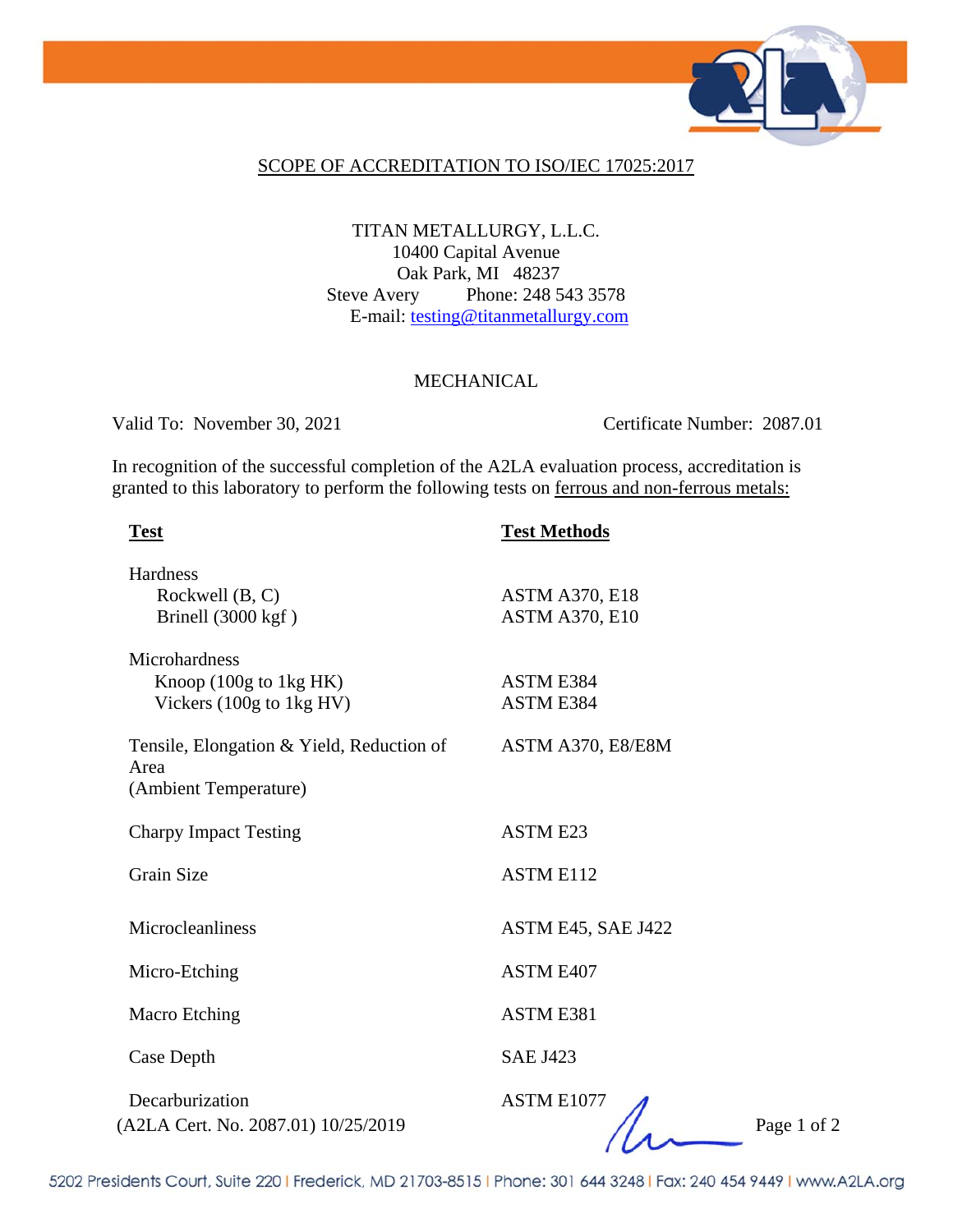| <b>Test</b>                                                                                  | <b>Test Methods</b>    |
|----------------------------------------------------------------------------------------------|------------------------|
| <b>Cast Iron Micro-Evaluation</b>                                                            | ASTM A247              |
| <b>Sample Preparation</b>                                                                    | ASTM E3                |
| <b>Failure Analysis</b>                                                                      | ASM Handbook Volume 11 |
| Scanning Electron Microscope (SEM)/<br>Energy Dispersive Spectroscopy (EDS)                  | ASTM E1508             |
| Chemical                                                                                     |                        |
| <b>Optical Emission Spectroscopy (OES)</b><br>$(Al, C, Cr, Cu, Mn, Mo, Nb, Ni, P, S, Si, V)$ | ASTM F415              |

(A2LA Cert. No. 2087.01) 10/25/2019 Page 2 of 2